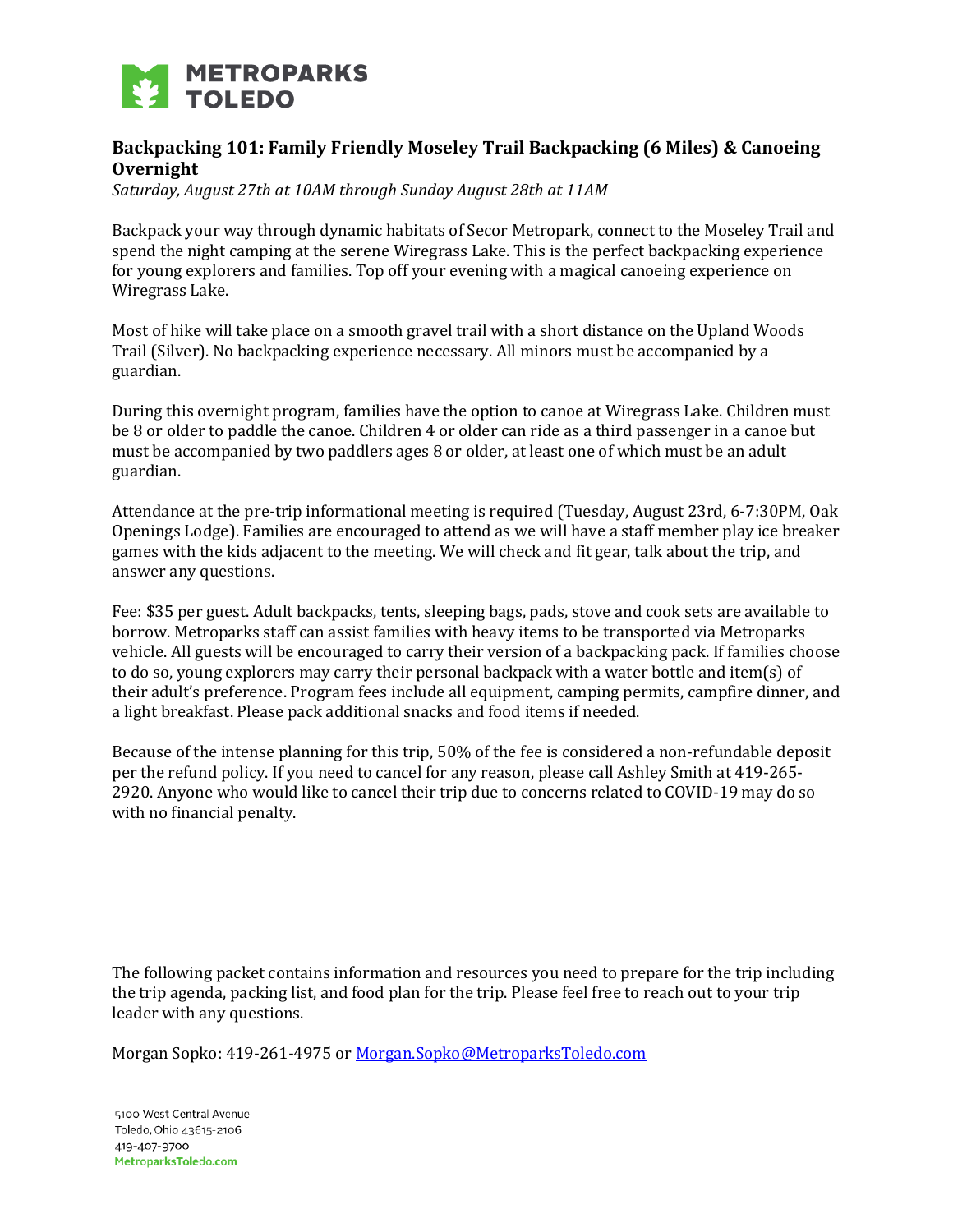

# **Tentative Schedule**

This is the plan, however, it is subject to change due to unforeseen circumstances.

| Saturday,   | • 10:00 AM Arrive at Secor Metropark Photo Center         |
|-------------|-----------------------------------------------------------|
| Aug. $27th$ | • Final pack adjustments                                  |
|             | • Hike 2.84 miles in Secor Metropark and on Moseley Trail |
|             | $\bullet$ Lunch                                           |
|             | • Setup Camp at Wiregrass Lake Metropark                  |
|             | • Possible .25-.4 miles to campsite around the lake       |
|             | • Explore Wiregrass Lake                                  |
|             | • Optional: Canoeing                                      |
|             | • Prepare dinner, eat, evening share                      |
| Sunday,     | • 7:30AM: Wake, break camp                                |
| Aug. 28th:  | $\bullet$ Breakfast                                       |
|             | Hit the trail                                             |
|             | • Hike 2.93 miles back to our vehicles                    |
|             | • Arrive back around 10:30-11:00AM                        |

#### **Total mileage: 6.25 miles**

#### **Hike Profile**

The terrain on this trek will primarily take place on a smooth gravel trail and other well-worn and maintained trails. No backpacking experience necessary; this trip is perfect for beginner backpackers.

### **Food Plan**

Please eat breakfast before you arrive on Saturday, so we can hit the trail promptly. Bring a filled refillable water bottle for the start of the hike.

#### **Trail Food**

Guests will need to bring some their own food. Generally speaking you want to select food items that are calorie dense and high in complex carbohydrates and protein. We will have no access to refrigeration or coolers so please avoid foods that will spoil. Avoid foods that will squish or crumble easily.

For the trek you will need to pack:

- 1 lunch-Saturday
- Please pack any additional food and/or snacks outside what is provided.

We provide:

- Dinner roasted hot dogs, chips, watermelon, and s'mores
- Breakfast bagels, bananas, OJ, and coffee for the adults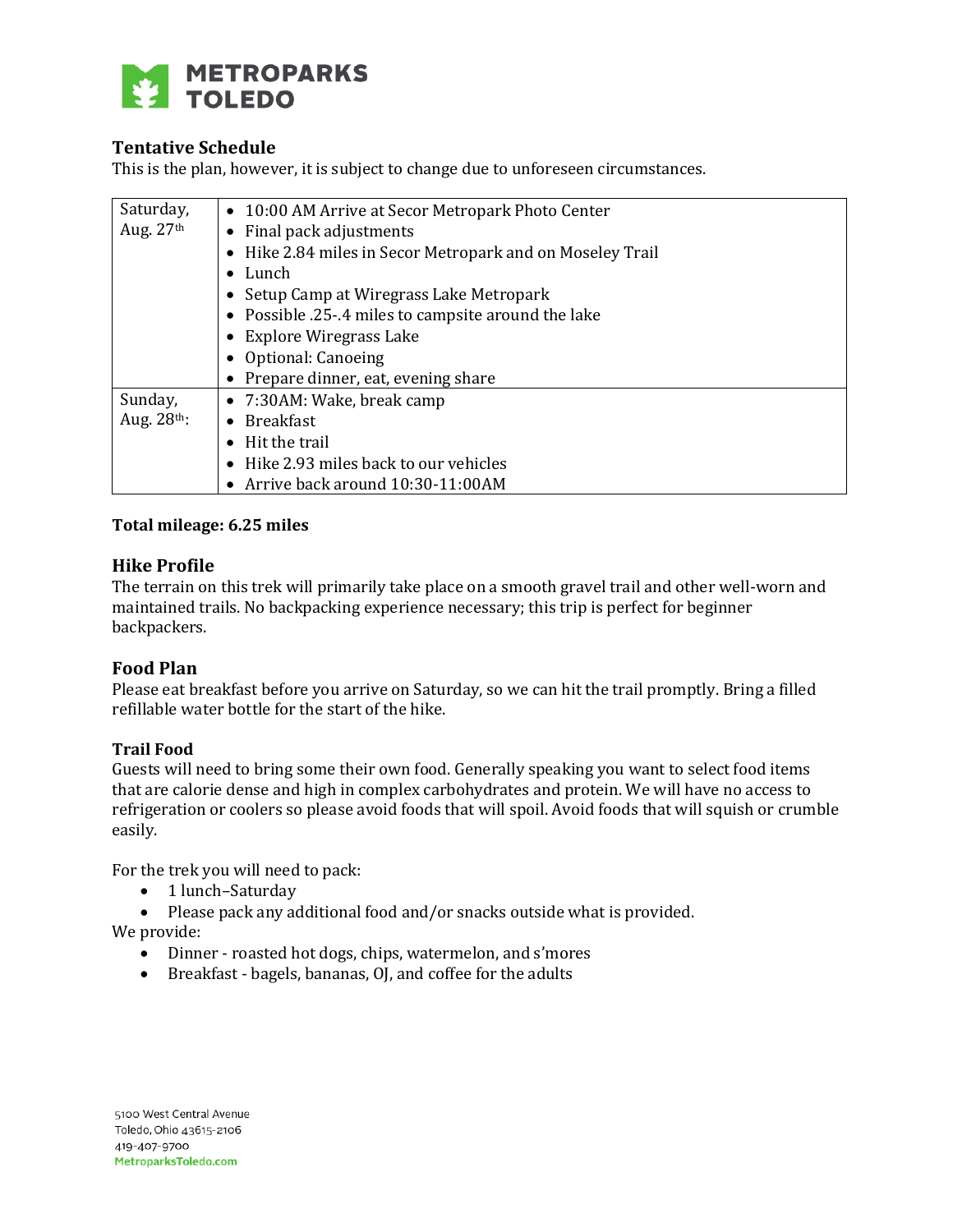

# **Meal Pro Tips**

*In case you prefer to bring all your own food.*

- Pack trail snacks between breakfasts and dinners and to supplement meals. Food for a typical day on the trail usually involves breakfast, morning snack, lunch, afternoon snack, and dinner.
- We will take the time to boil water in the mornings for coffee/tea/oatmeal/dehydrated meals, but please plan for a relatively quick breakfast. Lunches should be ready to eat and require no cooking. We'll have time to cook for dinner.
- Consider repackaging anything with a lot of packaging to save weight and space. Space is limited, so opt for lightweight, low bulk foods. Calorie needs vary per person, but plan for somewhere between 2500-4000 calories per day.
- Many sources quote that backpackers usually carry 2 pounds of food per person per day. That is a ballpark number and not a hard fast rule, but if your food bag weighs more than 8 pounds you should consider more calorie dense, lighter weight foods.
- Many backpackers opt for light-weight freeze dried meals. There are several brands to choose from, and meals can typically be found at Bass Pro, Cabelas, REI, Walmart, or online. Freeze dried meals typically just require adding boiling water. Pre-packaged varieties usually come sized for 1 or 2 persons/servings, or you can purchase bulk canisters that you can control your own portions by portioning into freezer strength zip-lock bags. For those that do not wish to purchase freeze-dried meals please see the sample meals section below for other trail-friendly meal suggestions.
- For more information on meal planning please see REI's expert advice: <https://www.rei.com/learn/expert-advice/planning-menu.html>

# **Sample Meals**

**Breakfast**: select 1 or more, supplement with bars, trail mix, dried fruit, jerky etc.

- Cold cereal with dehydrated milk (add water at breakfast)
- Bagel or tortilla with peanut butter
- Instant oatmeal (two packs for most people)
- Tea, instant coffee, hot cocoa
- Dehydrated meals

**Lunch**: select 1 or more, supplement with bars, trail mix, dried fruit, jerky etc.

- Bagels or tortillas with peanut butter and jelly or honey or bagged sandwich
- Tuna or chicken packets with crackers

### **Dinner:**

- Dehydrated or freeze dried meals (Mountain House, Backpackers Pantry, etc.)
- Any combination of quick-cook pasta, dehydrated potatoes, instant rice, or pasta and rice sides with chicken or tuna packets, canned beans, or nuts for protein. For example:
	- o Mac and cheese with chicken or tuna packets
	- o Ramen noodles with chicken and instant mashed potatoes
	- o Mexican rice with tortillas and chicken packets or beans
	- o Thai noodles with peanuts and peanut butter

5100 West Central Avenue Toledo, Ohio 43615-2106 419-407-9700 MetroparksToledo.com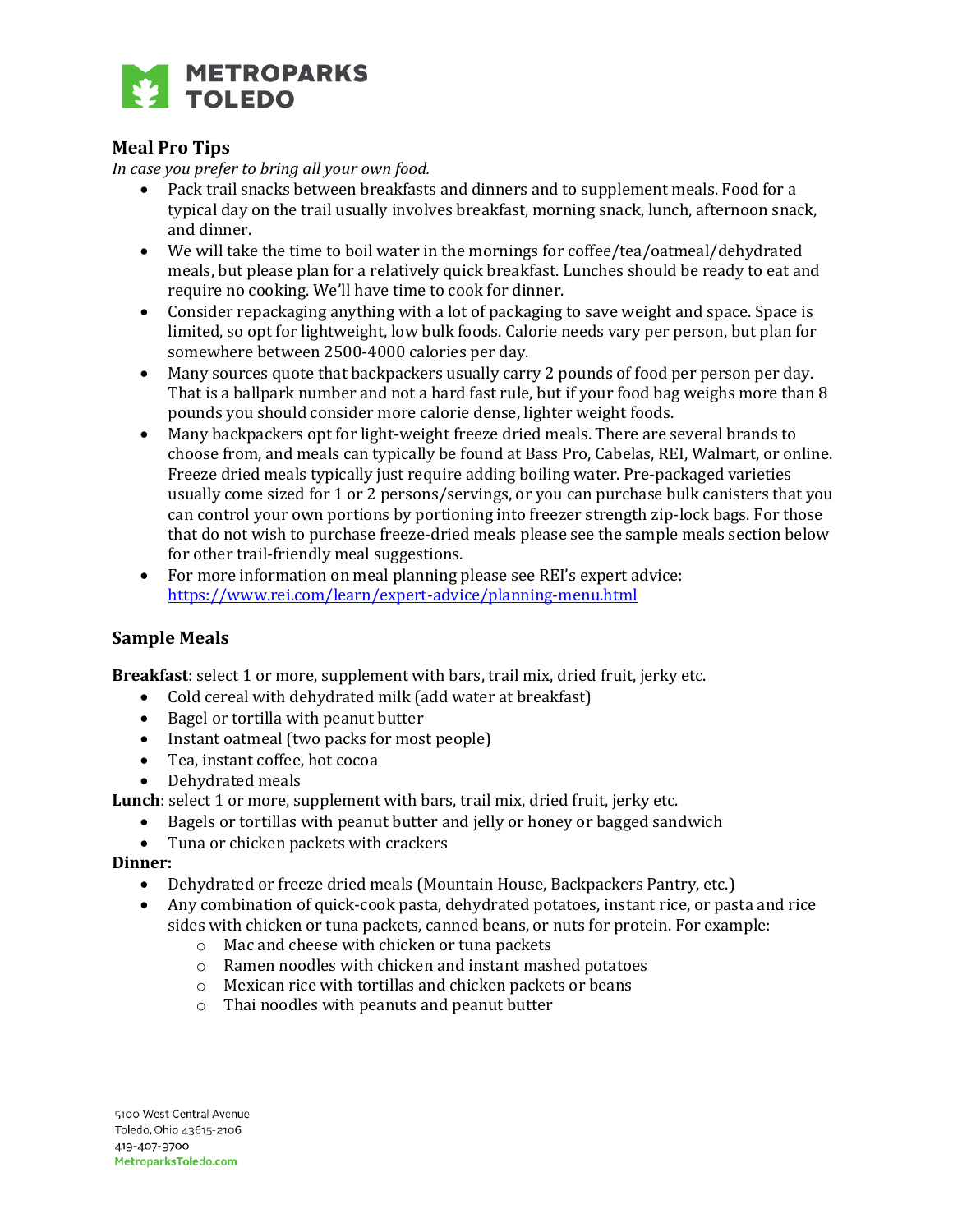

**Snacks**: Plan for a morning snack between breakfast and lunch, and an afternoon snack between lunch and dinner. Snacks also make good supplements to meals. Many people find they prefer to bring a mixture of both salty and sweet snacks. Popular snacks include: goldfish, Cheez-its, chips, jerky, granola bars/protein bars/energy bars, dehydrated fruit, trail mix, fruit snacks, teddy grahams, cookies, nuts.

**Water**: Plan to carry 3-4L of water a day. We will filter along the trail and in-camp. All water on the trail must be filtered.

Resources for purchasing backpacking food: <https://www.alpineaire.com/us/us> <https://www.backcountry.com/backpacking-food> <https://www.mountainhouse.com/> <https://www.backpackerspantry.com/> <https://goodto-go.com/> <https://www.rei.com/>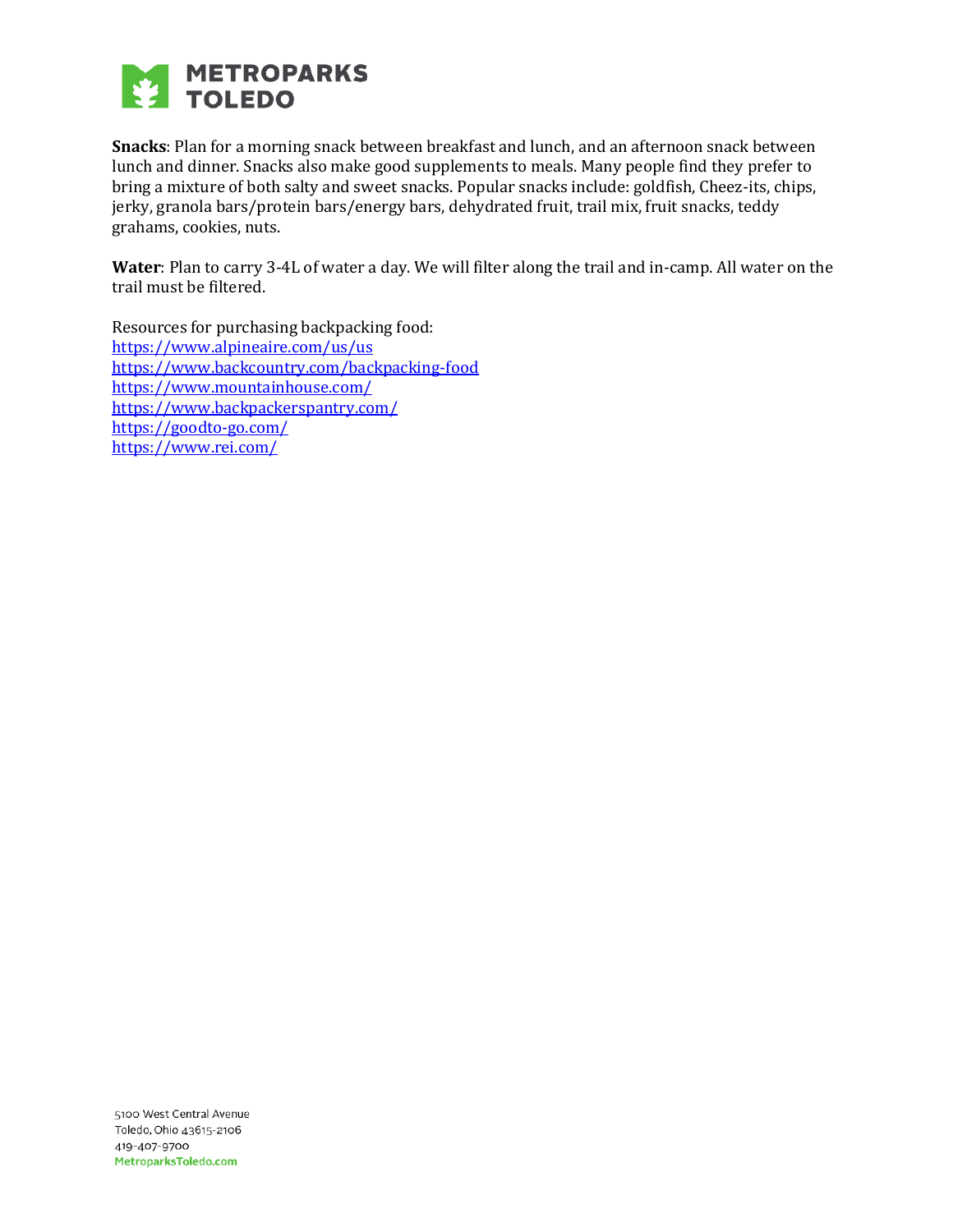

# **Packing List**

*All items need to be packed in zip top bags or dry bags to keep them waterproof.* 

## **Backpack (adult sized, available to borrow)**

- Internal frame (60-80 liters recommended)
- External frame (65+ liters recommended)
- Pack Cover waterproof nylon pack cover or extra 30 gallon trash bag (Metroparks packs) come with pack covers if you are borrowing)

### **Sleep systems**

- Use yours or borrow a tent
- Packable sleeping bag (available to borrow) in stuff sack lined with 30 gallon trash bag. Must be rated to 20 degrees or lower and made of down or synthetic down. We do not want you to carry oversized "sleepover bags" that are bulky and heavy. Bags should weigh less than 4 lbs or be placed on the support vehicle.
- Sleep pad (available to borrow)
- Inflatable pillow (optional) or stuff a jacket into a stuff sack

#### **Clothing**

- **NO COTTON, PLEASE. Cotton does not insulate if it gets wet. Choose synthetic materials such as nylon, polyester, spandex, or wool. Fleece is good.**
- 1 pair good hiking shoes/boots, well broken in.
- Camp shoes (optional but recommended to let feet breathe.)
- 2 pair medium weight wool hiking socks.
- 1 set clean underwear per day
- Hiking shirt and pants/shorts: 1 set, quick dry, non-cotton required- Wear this on arrival.
- Sleep Clothes these are only for inside the tent. Depending on how cold or warm you sleep you may want a tee-shirt/shorts or long johns. Non-cotton.
- Packable rain gear, jackets and pants, such as Frogg Toggs (\$40 at Walmart or online). If you opt to use an emergency poncho, make sure to bring rain pants as well for your lower half.
- Wool sweater or down or fleece jacket (when paired with your rain suit this should be suitable for most weather conditions). No cotton jackets.
- Wicking base layer (tops/bottoms): Optional but recommended
- Hat, gloves, buff (optional)

### **Camp Kitchen**

- Bowl/plate depending on what you are eating. Light-weight and not glass.
- Cup/measuring cup
- Dinner and breakfast utensils and plates will be provided
- Food bag: medium stuff sack that can be clipped to a carabiner
- 1 gallon zip top bag for garbage
- Cook kits (if applicable, available to borrow)
- Backpacking stove (if applicable, available to borrow)
- Food (see Food Plan for meal planning suggestions)

#### **Miscellaneous**

- Pocket knife or multi-tool.
- Waterproof matches or lighter (a few cotton balls or small candle piece for fire starters.)
- Headlamp or lightweight flashlight and extra batteries (available to borrow)

5100 West Central Avenue Toledo, Ohio 43615-2106 419-407-9700 MetroparksToledo.com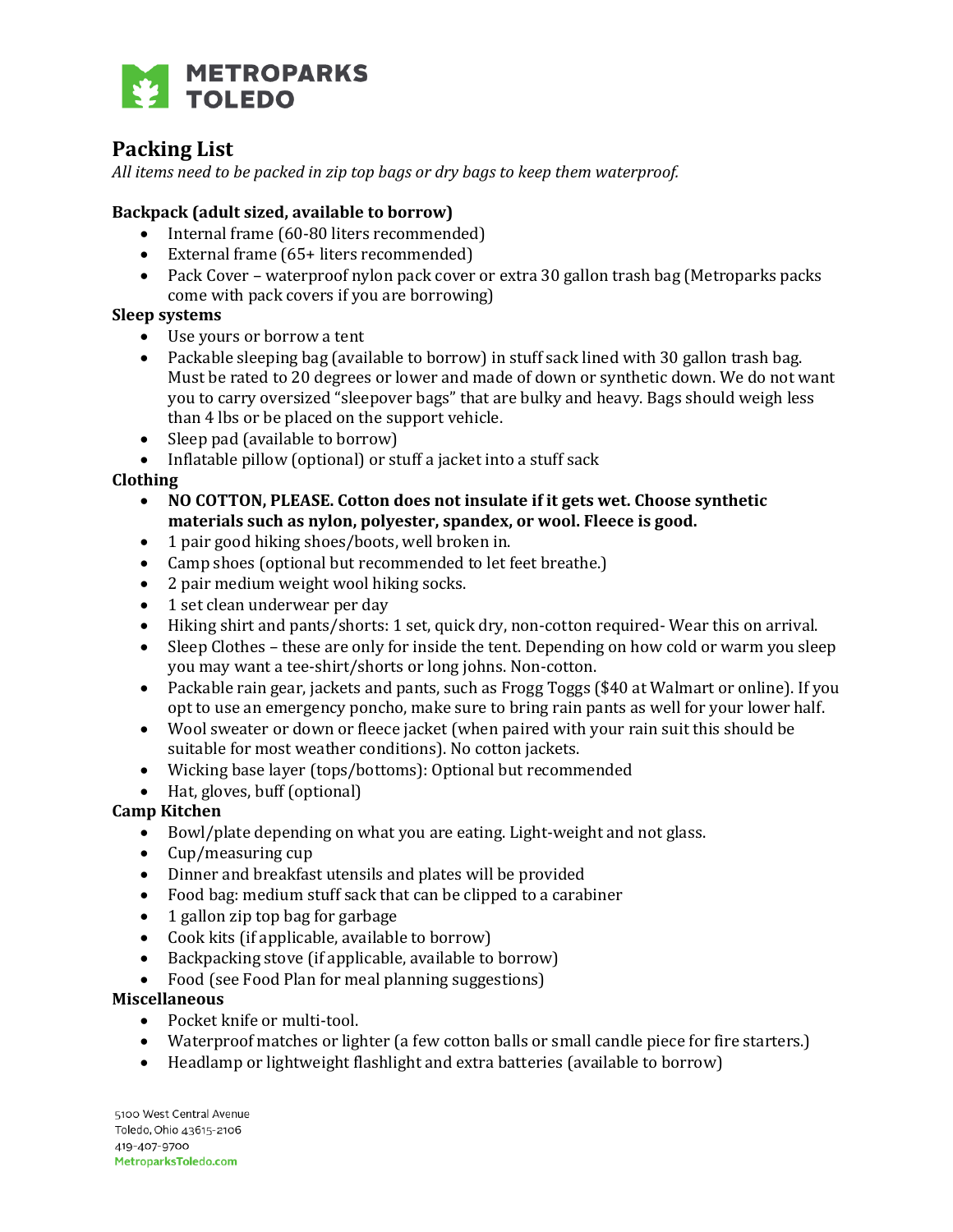

- bandana/hankie
- Lip balm (with sunscreen recommended)
- Toothbrush and travel tube toothpaste
- Personal first aid items: Staff will have a full first aid kit, but we cannot administer medications. Please bring a personal supply of your pain reducer of choice in case of sore muscles, headache, etc. (a small supply of ibuprofen, antacids such as Tums, Tylenol and aspirin should cover most inconveniences that may occur). Also include band-aids, antiseptic wipes, and foot care kit- Moleskin, foot powder.
- Sun protection: hat with brim, sunscreen, long sleeves, sunglasses
- Feminine hygiene items
- 2 large rubber bands (optional but helpful in compressing trash and other uses)
- 2 extra gallon size zip top plastic bags
- $\bullet$   $\frac{1}{2}$  roll toilet paper -Think of your own needs.
- Hand sanitizer or small bottle Dr. Bronner's soap (scent free if possible)
- Several yards of duct tape (wrap around a water bottle or hiking poles or keep a small spool in your first aid kit.)
- Repair kit: Needle and dental floss, repair kit for inflatable sleeping pads if applicable, stove repair kit if applicable
- Hiking poles strongly recommended (available to borrow) or ski poles

#### **Water**

- Water bottles that add up to 3-5 liters.
- OR 1 bladder water system and at least one water bottle (for ease of drinking in camp/ when your pack is off). Together these should add up to 3-5 L.

### **Optional**

- Camera
- Note pad/pencil
- Whistle
- Watch

### **Group gear**

*Group gear will be provided for you by Metroparks.* 

- Camp Suds for handwashing provided
- Group first aid kit provided (you still need to bring your own first aid basics listed above)
- Camp shovel/trowel provided